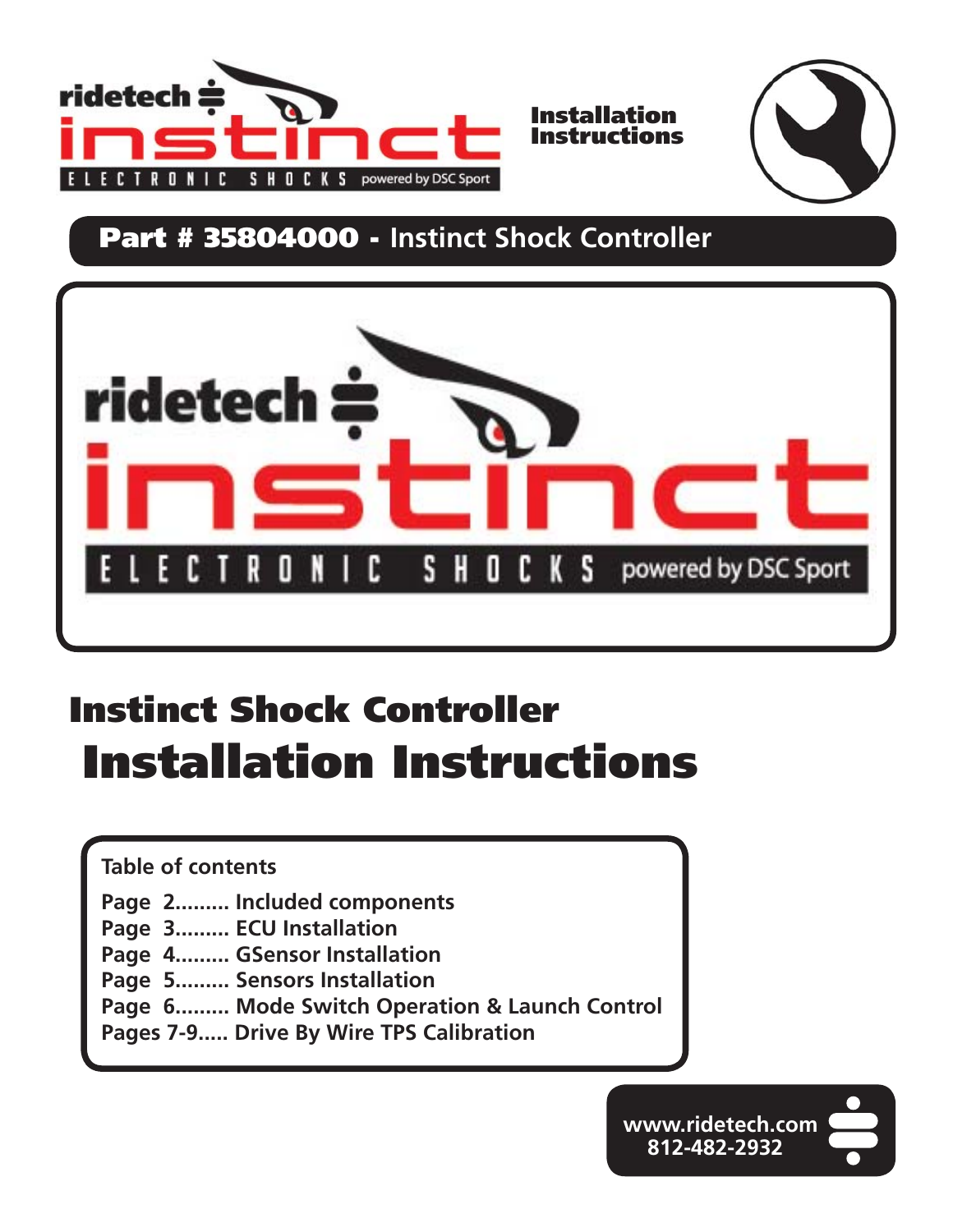



# **Major Components** .....In the box

| <b>Item</b><br># | Part #   | <b>Description</b>                                   | QTY |
|------------------|----------|------------------------------------------------------|-----|
|                  | 35800001 | ECU                                                  |     |
| っ                | 35800002 | Main Harness                                         |     |
| 3                | 35800003 | GSensor                                              |     |
| $\overline{4}$   |          | Mode Select Harness - Included in Main Harness       |     |
| 5                |          | GSensor Extension Harness - Included in Main Harness |     |
| 6                | 35900011 | Brake Pressure Sensor Harness                        |     |
|                  | 35900012 | Speed Sensor Harness                                 |     |



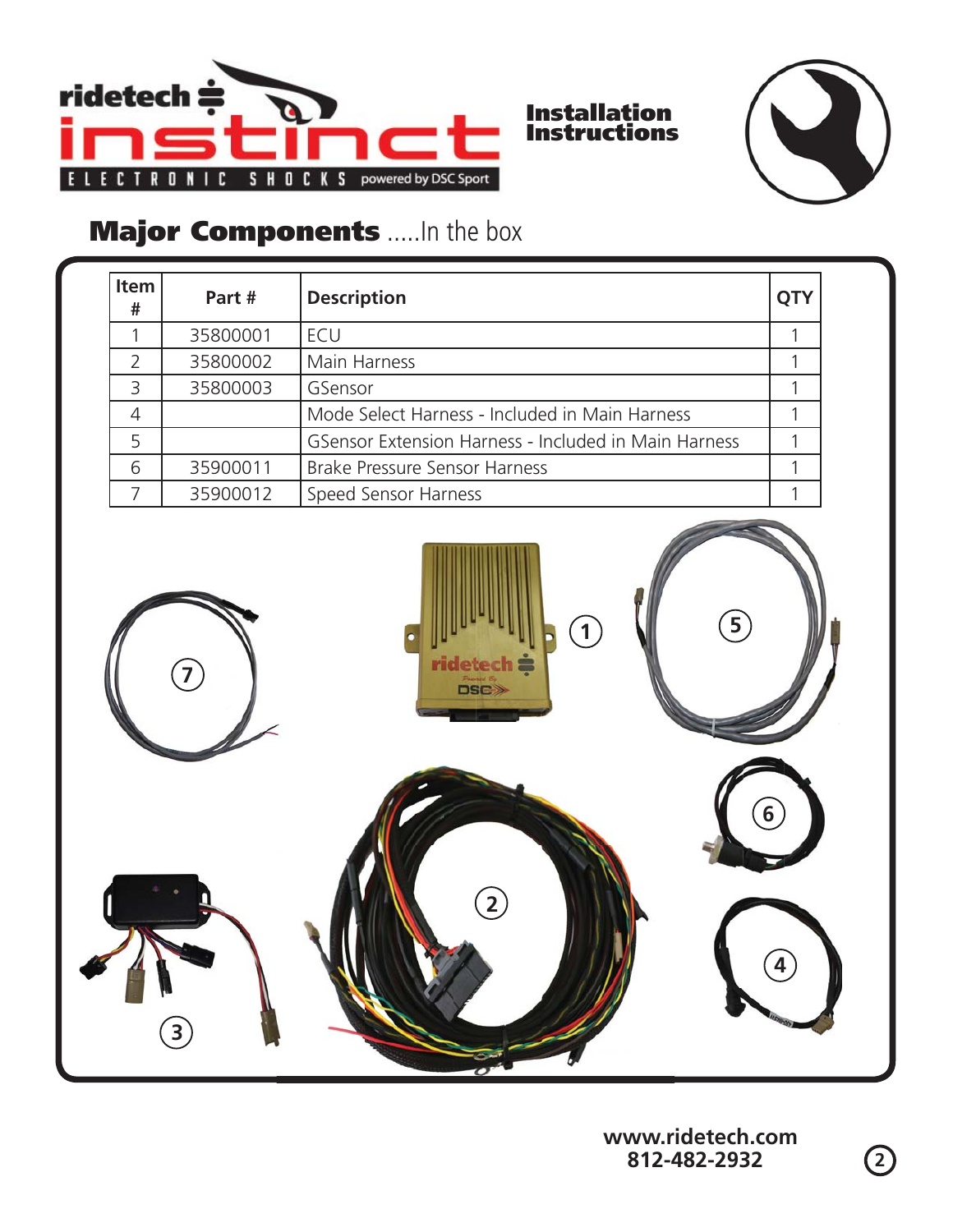



### **Instinct ECU Installation**



**1.** First lay out the harness in the vehicle with the main ECU connector located at the rear, typically in the trunk on the seat back support or under the package tray. Ensuring there is enough wire length to adequately reach the shocks at each corner.

**2.** Locate a suitable location to mount the ECU. On the seat back support or under the package tray are popular options.

**3.** Mark and drill two holes and utilize the appropriate mounting hardware for your installation to secure the ECU enclosure.

**4.** Plug in the wire harness and begin routing wire through the vehicle.

- The shocks at each corner have a dedicated connector with a label.
- The GSensor communication wires should be run down the center of the vehicle. The Extension Harness supplied will plug into the GSensor and the Main Harness.
- The Mode Selector Switch plugs into the harness that runs with the Front Shock Harness.



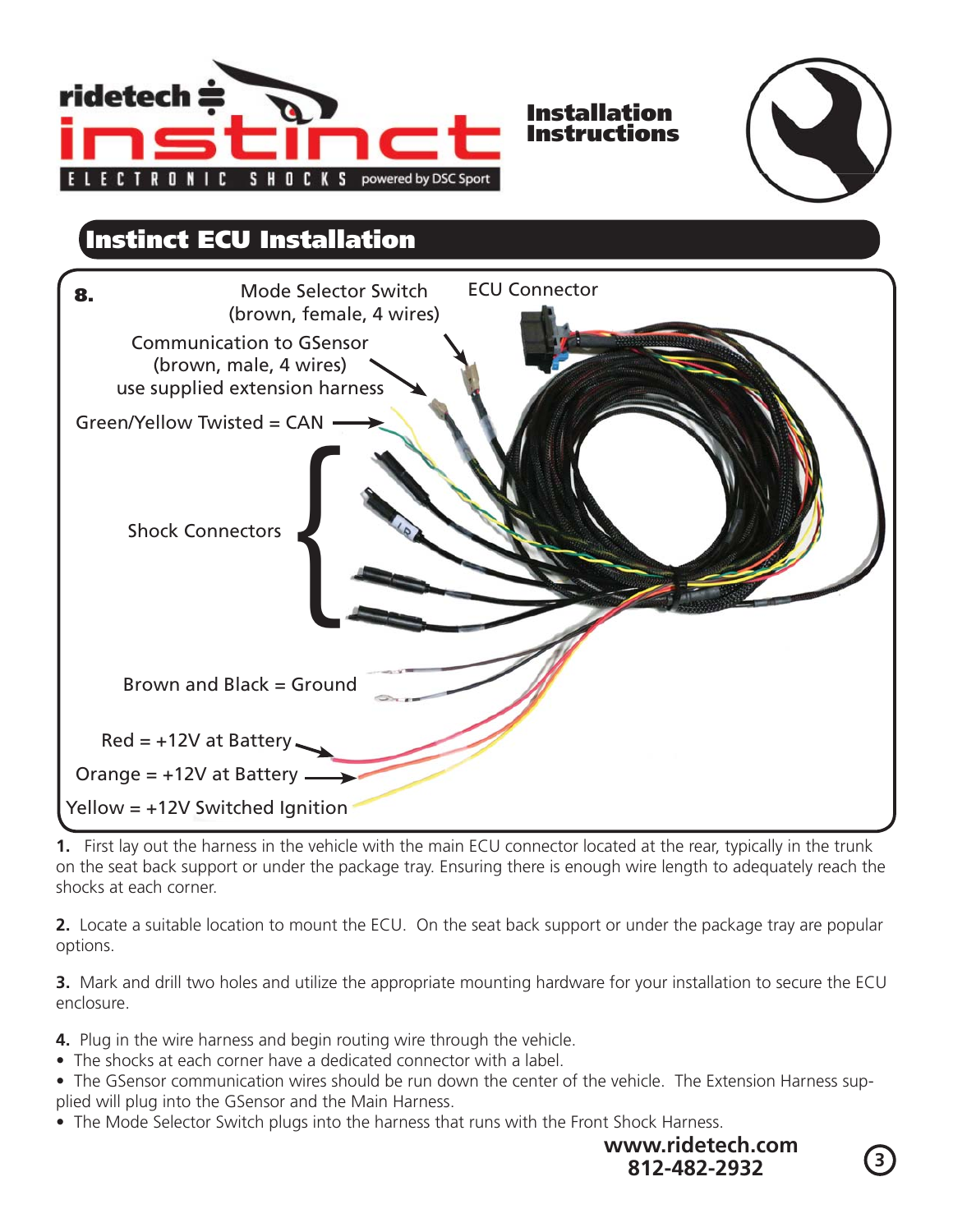



# **GSensor Installation**

**5.** The GSensor should be mounted low and as close to the center of the vehicle as possible. Typically this means on the transmission tunnel or center console, just under the dash area. This provides a secure location with easy access to the wiring.

• The sensor should be mounted as level with the ground as possible, with the mounting flanges on the bottom (like it was sitting on a table), with the wires protruding pointing to the **rear of the vehicle.**



• Hook and Loop fastener (Velcro) is the preferred mounting method as it's quick, easy, removable, and the GSensor prefers slight vibration isolation from the vehicle.

• You will need to access the Programming Button on the GSensor when calibrating vehicle speed, so it needs to be accessible at least once after installation. (you can have it hidden, so long as you pull it out to learn vehicle speed, then hide it once again).

• Plug in each sensor as illustrated in the image above.

**6.** Install the Mode Selector Switch by locating a suitable mounting location, within the drivers reach while belted into the car. Drill a  $\frac{1}{2}$ " hole and insert the Mode Selector Switch connector first into the hole.

• Route the Mode Selector Switch wire (Brown Female Plug, 4 wire) from the main harness to the Mode Selector and plug in. (see step #4)



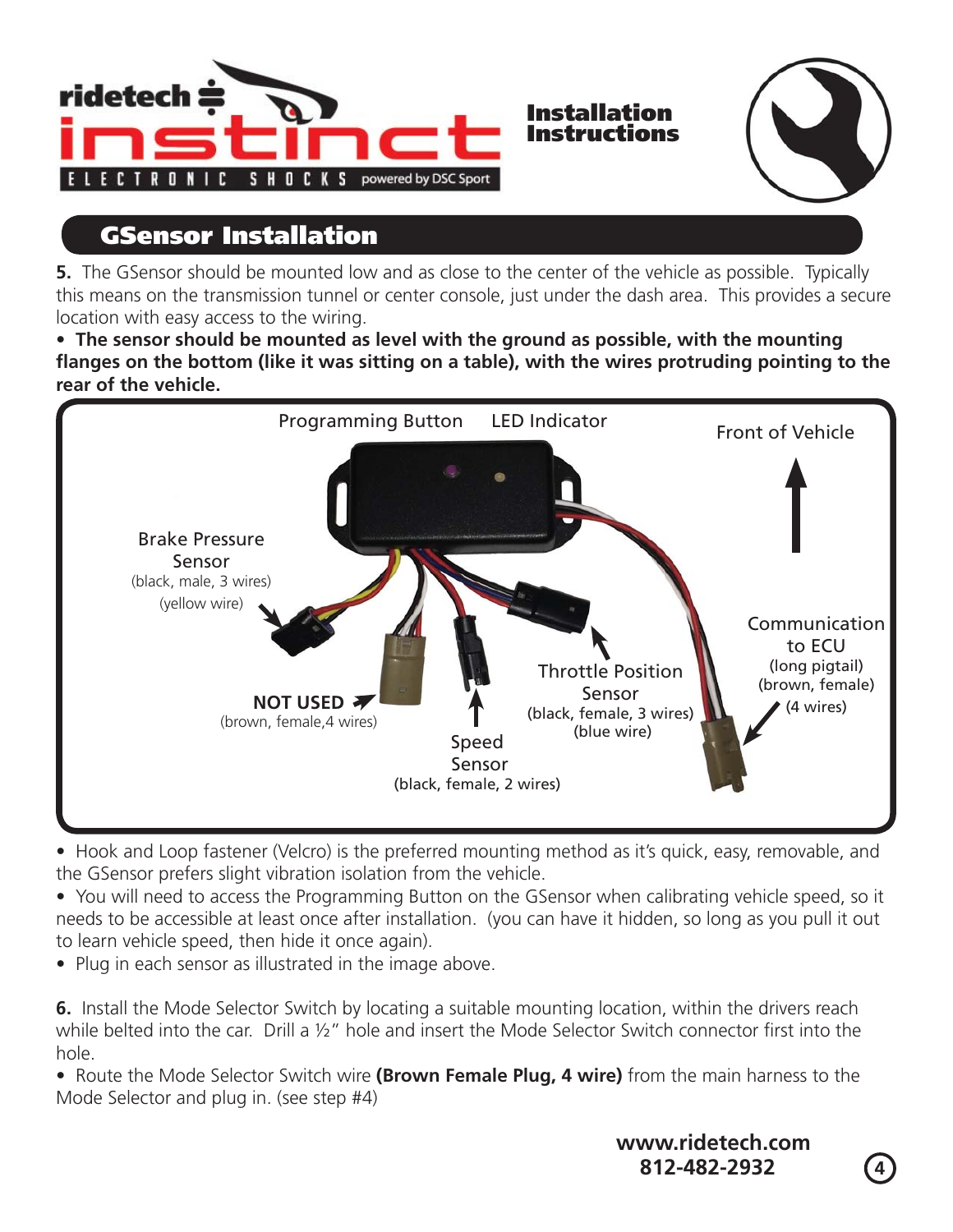

### **Instinct Sensor Installation**

#### **7. Install the Sensors:**

**7a. Brake Pressure Sensor (Black Male Plug - 4 wire - yellow wire - short pigtail)**

• The Brake Pressure Sensor should be installed in the front brake circuit. Typically the easiest, most convenient location is directly off the master cylinder using a "T" fitting.

**•** Route the wire harness to the GSensor and plug it in as indicated in the image above.

### **7b. Throttle Position Sensor (Black Female Plug - 3 wire - blue wire - short pigtail)**

**•** Installation of the TPS sensor depends on your application. If you are using a drive by wire GM LS Series or Ford Coyote it is as simple as unplugging the throttle pedal and plugging in the Ridetech TPS adapter harness.

• If you are utilizing a different fuel injected motor you will need to utilize the Universal Ridetech TPS harness, connecting the black wire to the ground at the OE TPS sensor, and the red wire to the 0-5V signal wire of the OE TPS sensor. Please reference your particular applications wiring documentation for proper connections.

• If you are running a carburetor you will need to source a TPS kit that fits your particular carb, and utilize the Universal Ridetech TPS harness to plug it into the GSensor.

Whichever option you have, route the wire harness to the GSensor and plug it in as indicated in the image above.

### **7c. Vehicle Speed Sensor (Black Female Plug - 2 wire - short pigtail)**

**•** Connect the Ridetech Vehicle Speed Sensor harness to any pulse generating speed signal. This could be the OE sensor in the tail shaft of the transmission, or an aftermarket inductive sensor located on a wheel or driveshaft. Splice the 2 wires into the 2 wires for the Speed Sensor, polarity isn't critical.

**s**Whichever option you choose, route the wire harness to the GSensor and plug it in as indicated in the image above.

### **SETTING THE VEHICLE SPEED IS NECESSARY FOR PROPER OPERATION!**

#### **Setting Vehicle Speed**

**1-** Push and hold the purple Program button on the GSensor

- -the LED will turn orange
- **2-** Push and hold the purple Program button on the GSensor again

the LED will flash with the speed of the vehicle (so if you are sitting still it WILL NOT flash until the vehicle starts moving!)

- **3-** Once the vehicle is traveling 40mph, press the purple Programming button once more -the LED will turn solid orange, then turn off
- **4-** Cycle the power, including the USB if you have it plugged in

**5-** You can now verify the speed sensor was learned correctly by checking your speed in the DSC software

**<sup>5</sup> 812-482-2932 www.ridetech.com**

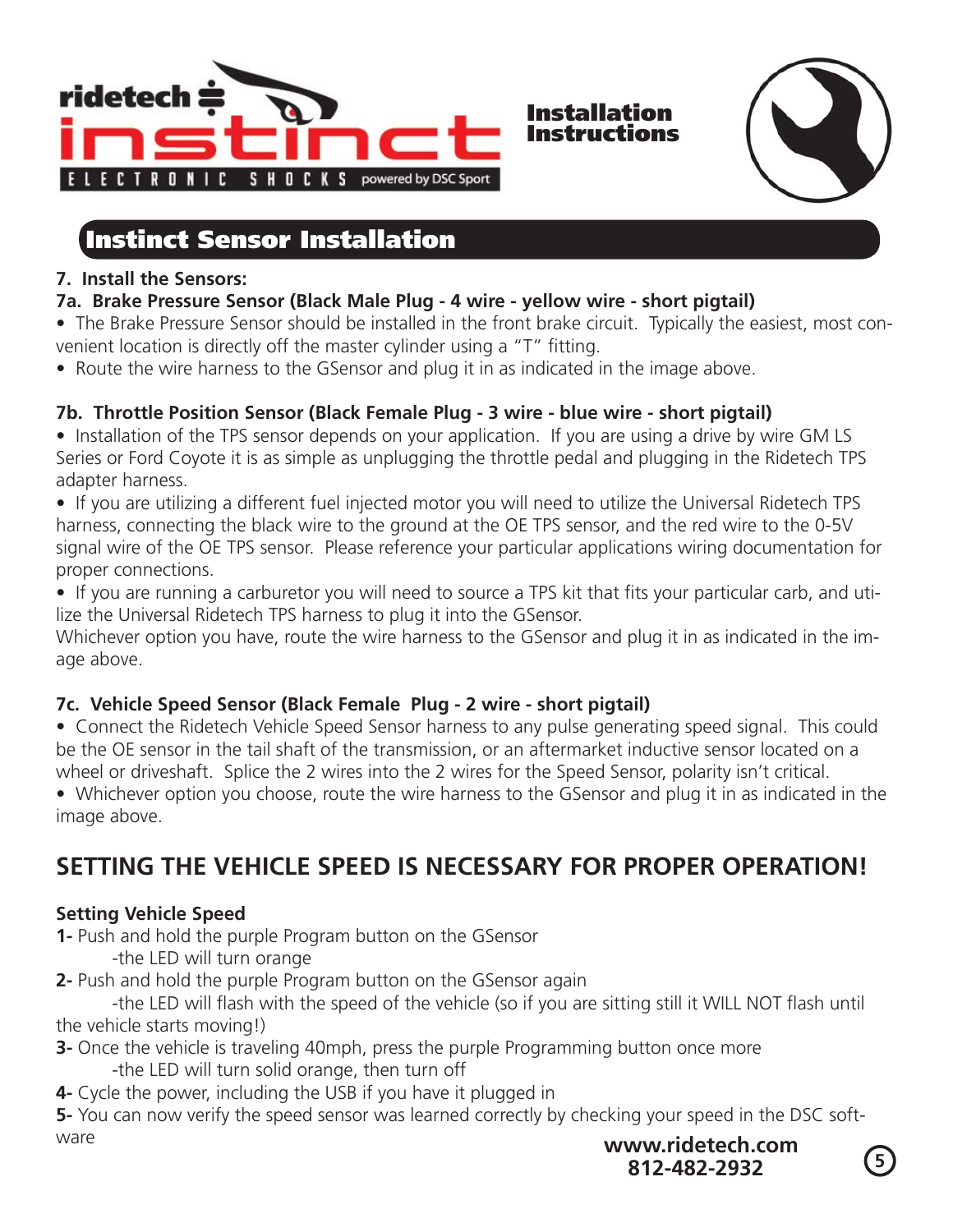



### **Mode Switch Operation & Launch Control**

The Mode Switch is used to turn the system on and is used to select which mode the system is in. The Mode Switch has a Green LED to help identify which mode the system is in.

**Initially the system is off, LED will be off. Each time you press the button it toggles to the next mode.**

 **-LED off - Normal Mode**

 **-One Press - LED Solid - Sport Mode**

 **-2nd Press - LED Flashing - Track Mode**

 **-Press again and the system turns off, returns to Street Mode**

## **Launch Control:**

**The Instinct system is equipped with and automated Launch Control feature.**

Launch Control is activated when:

-brake pressure over the setting in the brake table (default setting is 25bar)

-mph less than or equal to zero

-throttle beyond the setting in the accel table (default setting is 20%)

When Launch Control is active the Mode Selector button will flash rapidly.

#### **IF YOU ARE USING A DRIVE BY WIRE ENGINE, THE SYSTEMS THROTTLE POSITION PARAMETERS MUST BE RECALIBRATED. PAGES 7-9 DEMONSTRATES THE PROPER PROCEDURE TO RECALI-BRATE THE THROTTLE POSITION SENSOR PARAMETERS.**

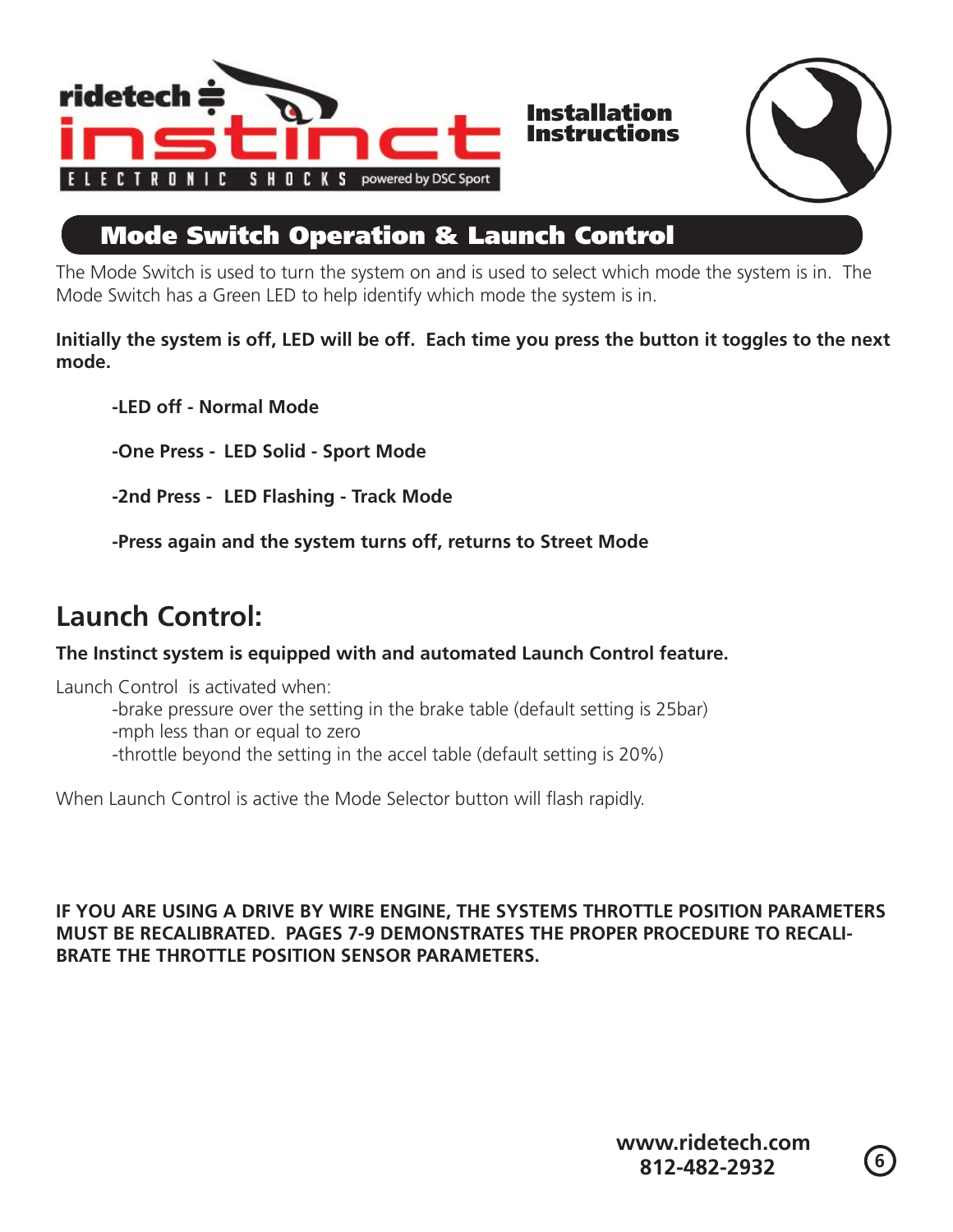



# **Drive By Wire Throttle Position Sensor Calibration**

**Instructions**

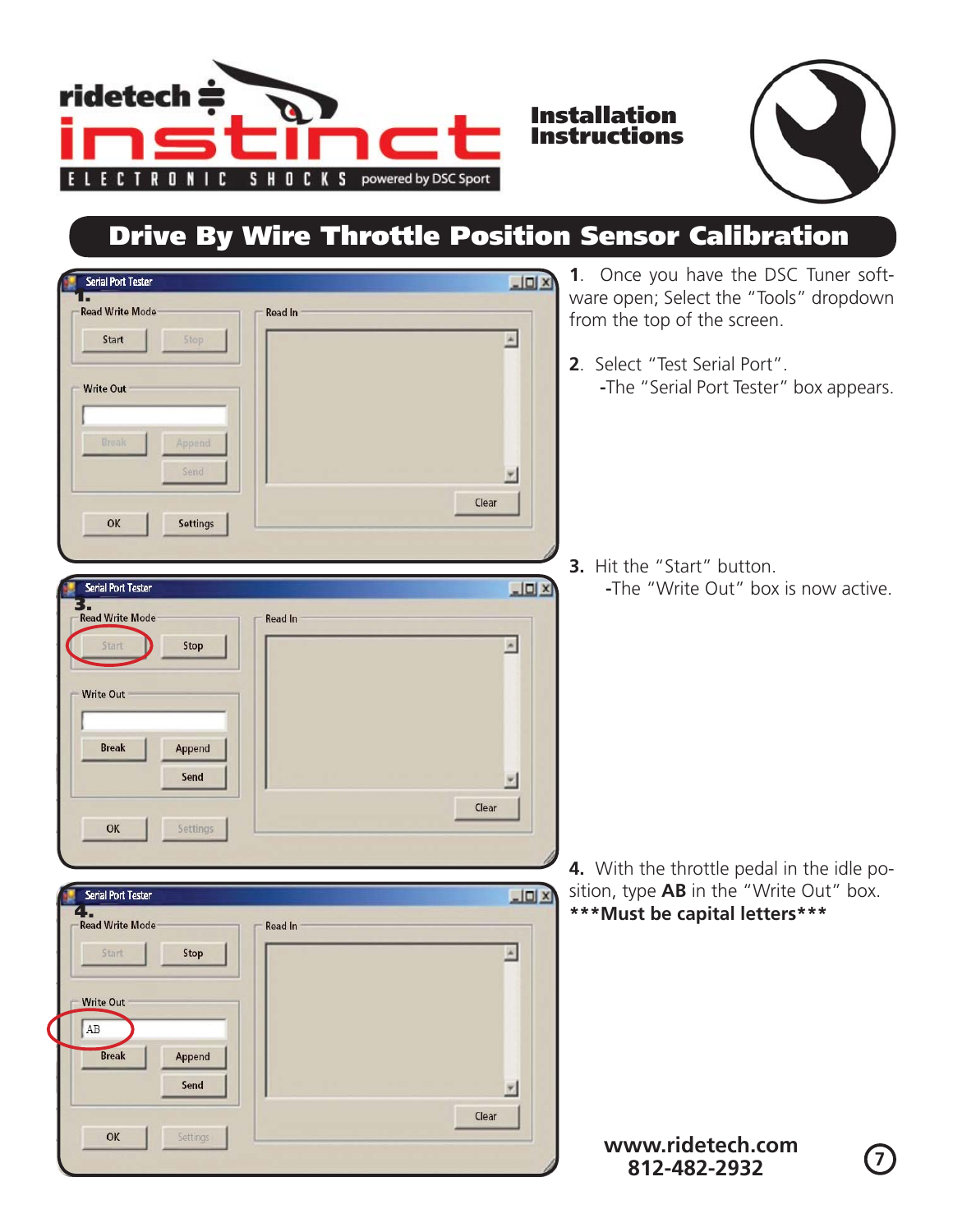



# **TPS Calibration**

| $\Box$ ux<br>Serial Port Tester                                                                                                                                                                                                                                                                           | 5. Hit "Send" or press the "Enter" but-                                                                                                                                                  |
|-----------------------------------------------------------------------------------------------------------------------------------------------------------------------------------------------------------------------------------------------------------------------------------------------------------|------------------------------------------------------------------------------------------------------------------------------------------------------------------------------------------|
| <b>Read Write Mode</b><br><b>Read In</b><br>AB<br>Stop<br>Start<br>*Throttle Closed?* Y N<br><b>Write Out</b><br><b>Break</b><br>Append<br>Send<br>Clear<br>Settings<br>OK                                                                                                                                | ton on your keyboard<br>-"AB *Throttle Closed?* Y N" will<br>be displayed in the "Read In" box to the<br>right.                                                                          |
| $-101 \times$<br><b>Serial Port Tester</b><br>6.<br><b>Read Write Mode</b><br><b>Read In</b><br>AB<br>Stop<br><b>Start</b><br>*Throttle Closed?* Y N<br>*Saved Throttle Closed setting*<br>94<br><b>Write Out</b><br>$\geq$<br><b>Break</b><br><b>Append</b><br>$\geq$<br>Send<br>Clear<br>OK<br>Settings | 6. Type the letter Y<br>*** Must be capital letters***<br>-"Saved Throttle Closed setting" will<br>be displayed in the "Read In" box to the<br>right with the value that has been saved. |
| $-101 \times$<br><b>Serial Port Tester</b>                                                                                                                                                                                                                                                                | 7. Depress the throttle pedal to Wide<br>Open Throttle (WOT).                                                                                                                            |
| <b>Read Write Mode</b><br><b>Read In</b><br>AB<br>Stop<br>Start<br>*Throttle Closed?* Y N<br>*Saved Throttle Closed setting*<br>94<br><b>Write Out</b><br>$\,>$<br>AC<br><b>Break</b><br>Append<br>$\geq$<br>Send                                                                                         | 8. While holding the pedal to the floor,<br>type AC in the "Write Out" box.                                                                                                              |
| Clear<br>OK<br>Settings                                                                                                                                                                                                                                                                                   | www.ridetech.com<br>812-482-2932<br>$\left( 8\right)$                                                                                                                                    |